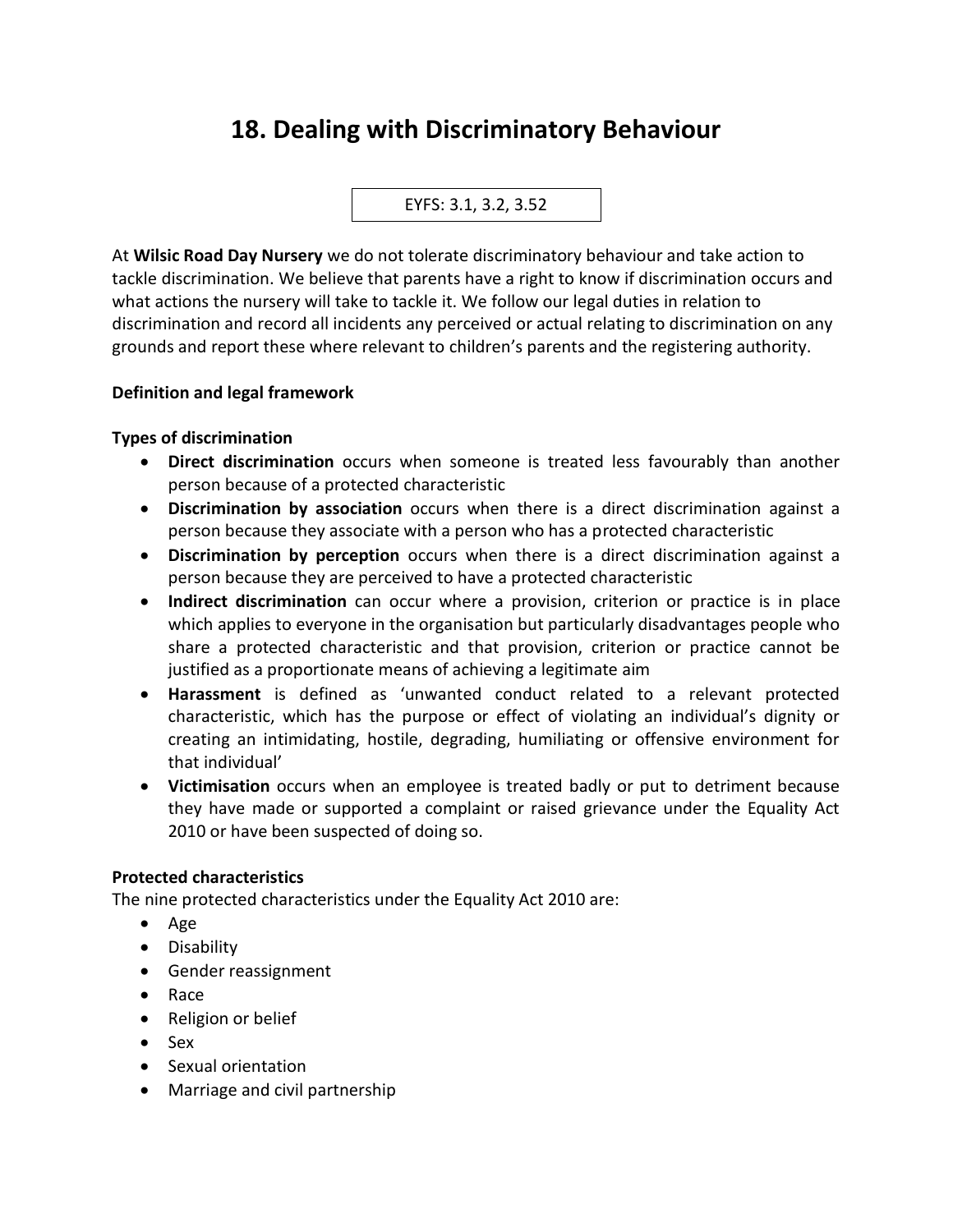• Pregnancy and maternity.

Incidents may involve a small or large number of persons, they may vary in their degree of offence and may not even recognise the incident has discriminatory implications; or at the other extreme their behaviour may be quite deliberate and blatant.

Examples of discriminatory behaviour are:

- Physical assault against a person or group of people
- Derogatory name calling, insults and discriminatory jokes
- Graffiti and other written insults (depending on the nature of what is written)
- Provocative behaviour such as wearing badges and insignia and the distribution of discriminatory literature
- Threats against a person or group of people pertaining to the nine protected characteristics listed above
- Discriminatory comments including ridicule made in the course of discussions
- Patronising words or actions.

## **Our procedures**

We tackle discrimination by:

- Consistently promoting the British Values of democracy, the rule of law, individual liberty, mutual respect and tolerance of different faiths and beliefs to all practitioners, children and families in the setting
- Challenging any observed instances of discrimination from practitioners, children and families and following this policy, as outlines below, to ensure that discriminatory behaviours are not tolerated within our setting
- Expecting all staff in the nursery to be aware of and alert to any discriminatory behaviour or bullying taking place in person or via an online arena
- Expecting all staff to intervene firmly and quickly to prevent any discriminatory behaviour or bullying, this may include behaviour from parents and other staff members
- Expecting all staff to treat any allegation seriously and report it to the nursery manager. Investigating and recording each incident in detail as accurately as possible and making this record available for inspection by staff, inspectors and parents where appropriate, on request. The nursery manager is responsible for ensuring that incidents are handled appropriately and sensitively and entered in the record book. Any pattern of behaviour should be indicated. Perpetrator/victim's initials may be used in the record book as information on individuals is confidential to the nursery
- Ensuring any online bullying or discriminatory behaviour is tackled immediately
- Informing: the parents of the child(ren) who are perpetrators and/or victims should be informed of the incident and of the outcome, where an allegation is substantiated following an investigation
- Excluding or dismissing any individuals who display continued discriminatory behaviour or bullying, but such steps will only be taken when other strategies have failed to modify behaviour. This includes any employees where any substantiated allegation after